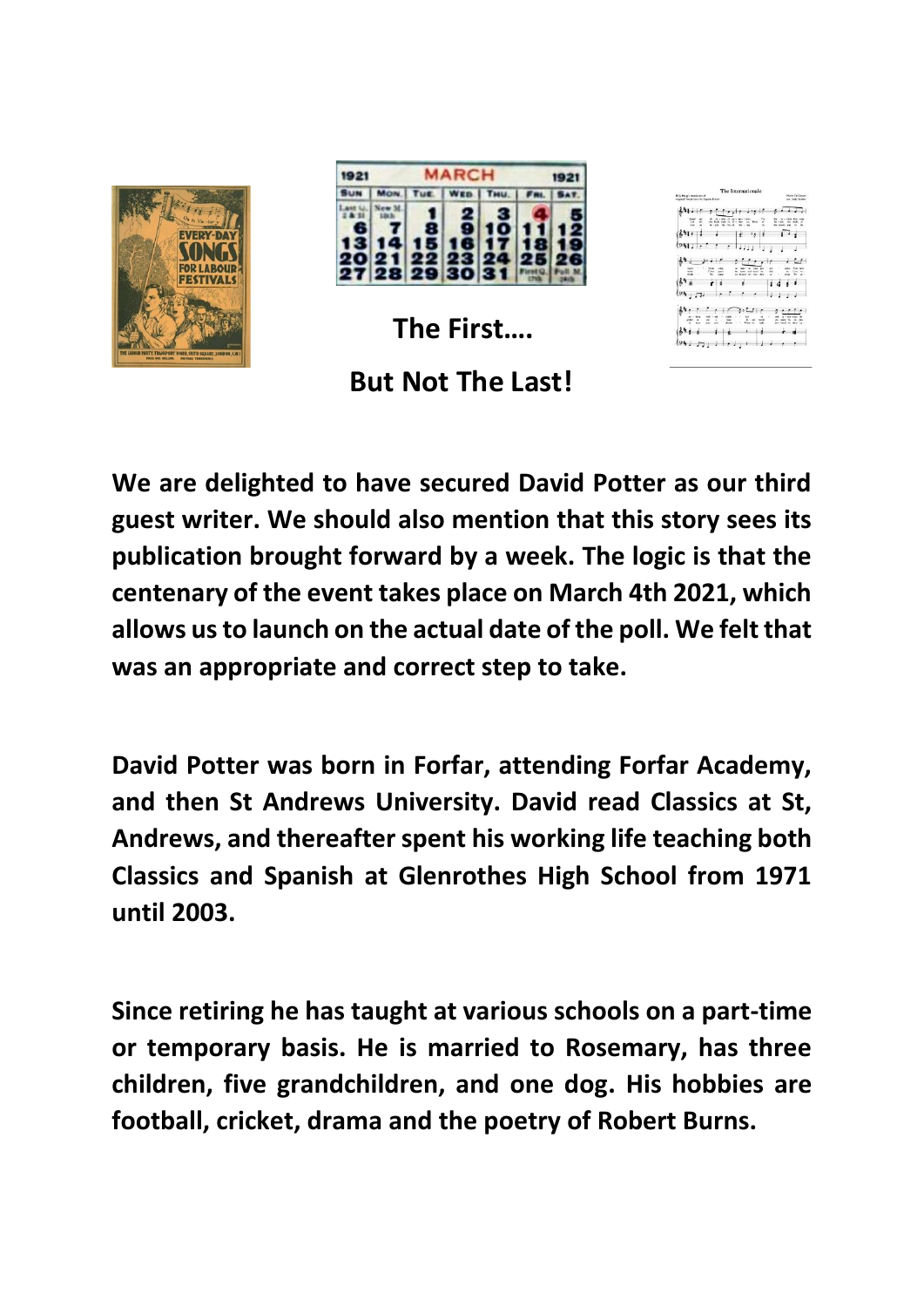**A well-known face in the town, David has written several books on football, cricket and local history. David is proud to say that he is equally passionate about all three subjects, but his greatest pleasure is walking in the fresh air on a bright day accompanied by his dog.**

**Here is David's take on what was an earth-shattering day in the "Lang Toon".**

**In many ways, Tom Kennedy can be considered to be the heroic pioneer of the Labour movement in Kirkcaldy. An inspiring politician** 

**\* \* \***



**and fine orator, it was he who won Kirkcaldy for Labour for the first time in the classic by-election of 1921 held on the date of March 4 with the slogan "March forth on March fourth".**

**He then served in Ramsay MacDonald's two Labour Governments of 1924 and 1929-1931 becoming a Privy Counsellor in 1931. Had he stayed in politics, he would have graced the Attlee Labour Government from 1945 onwards, but ill health compelled his resignation in 1943. He died in 1954 at the age of 79.**



RamsayMacDonald

**His early years were spent in Aberdeenshire, and indeed he talked with a broad Aberdonian accent all his political life, something that was (shamefully) sneered at by The Fife Free Press, who like many institutions, feared the Labour Party in the early 1920s.**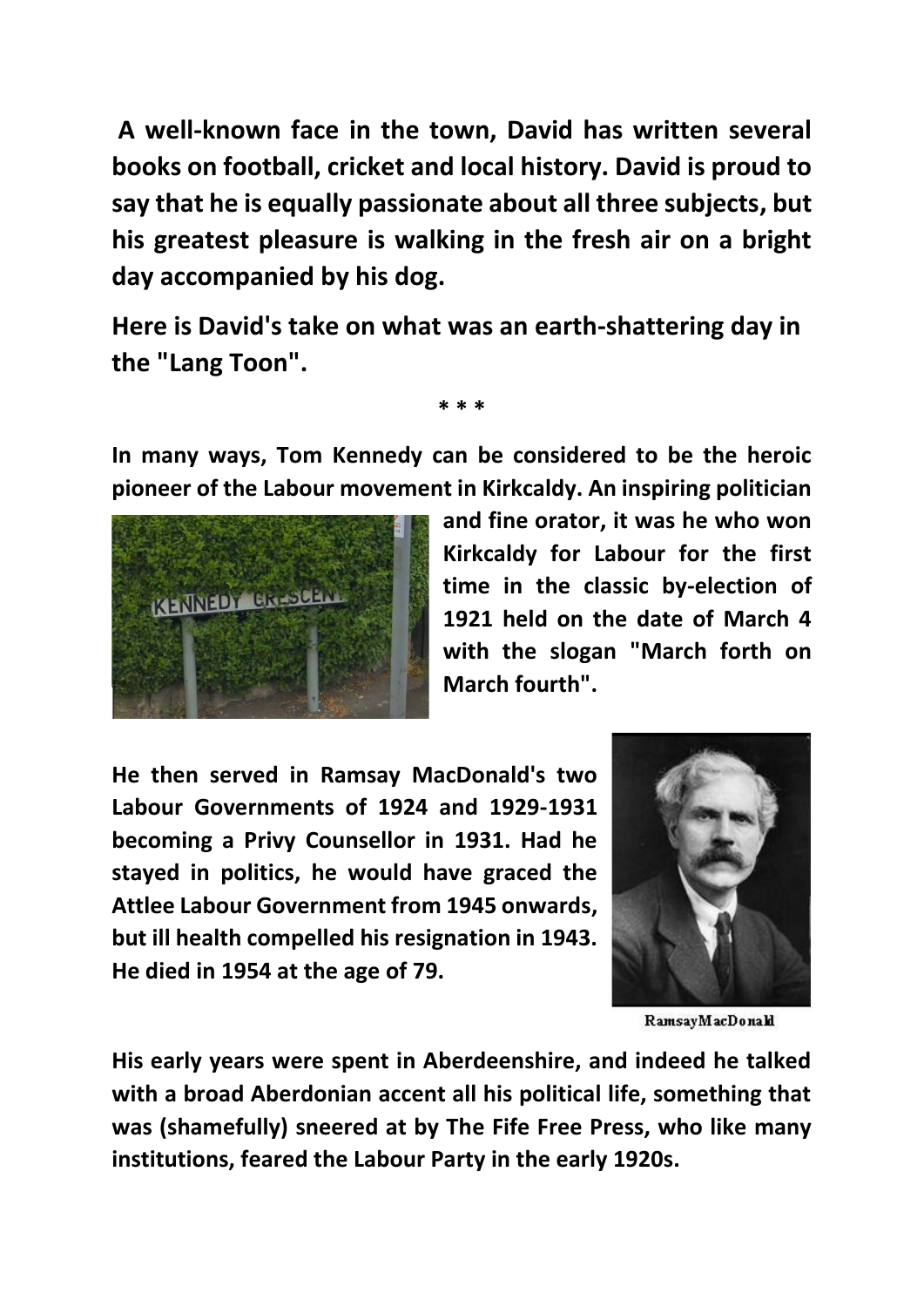

**Well educated in his native village of Kennethmont, Kennedy started off life as a railway clerk with the Great North of Scotland Railway Company and joined the Social Democratic Federation, one of a plethora of left-wing parties which would eventually be subsumed by the Labour Party.**



MP Aberdeen North 1896 - 1918

**He stood unsuccessfully for Parliament for the Aberdeen North constituency in the General Elections of 1906 and 1910, and then became the National Organiser of the British Socialist Party, a job he reluctantly relinquished in 1914 to join up for the First World War. He also worked in insurance valuations and the building industry at various times of his life.**



**Henry Ford** 

**The War of course put many socialists in a quandary. It was of course a fight between two capitalist power blocks "making the world a safer place for Henry Ford and J. Pierrepont Morgan", it was said, or, to put it another way, a family squabble that** 



**got out of hand (it is astonishing but true that the Royal Families of Great Britain, Germany and Russia were all related - and all equally**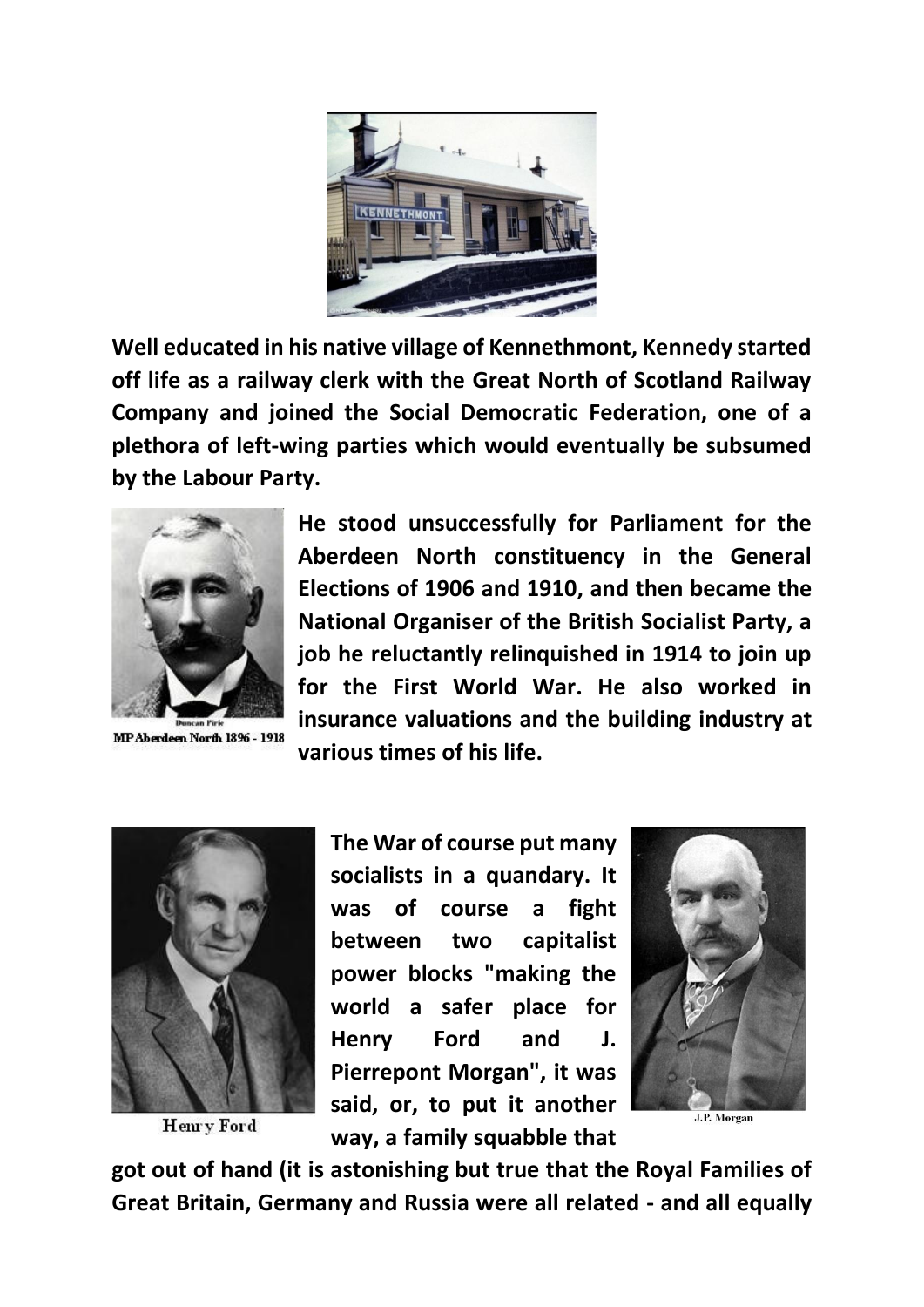**worthless and decadent!), but many socialists like Kennedy also believed that the war would be the catalyst for change. In this, of course, he was right. There were certainly massive changes in Russia and Germany after the war, and even in victorious Britain, there were many differences in attitudes after the war compared with before.**

**Kennedy was nearly forty when the war started, possibly a little too old for the front line, but he saw action in the Medical Corps on the Austrian Front - a job which called for its own brand of courage. He would have seen enough horror there to affect him for the rest of his life. When he was demobbed in 1919 he found a job as a secretary in London, living now with his second wife, his first, herself a renowned socialist by the name of Christina Farquharson, having died in 1917. Kennedy was by now a member of the Labour Party, although one hesitates to use the word "party" for it was really an umbrella organization covering a multitude of smaller parties such as the Independent Labour Party, the British Socialist Party and the one that Kennedy belonged to, called (unfortunately in view of later events in Germany) the National Socialist Party.**

**For some reason (probably to do with lack of organization) Labour had failed to put up a candidate in Kirkcaldy for the General Election of December 1918, called little more than a month after Armistice Day by the victorious Lloyd George, hoping to catch opponents unawares (as he seems to have done in many other constituencies apart from Kirkcaldy) and to cash in on the flush of victory. While most voters were still in the process of returning to normal life, Lloyd George's Coalition won by a landslide, and the Coalition Liberal Sir Henry Dalziel was returned unopposed in Kirkcaldy.**

**But Dalziel was ageing and in 1920 accepted a peerage in the House of Lords, leaving the need for a by-election in Kirkcaldy. Sir R C**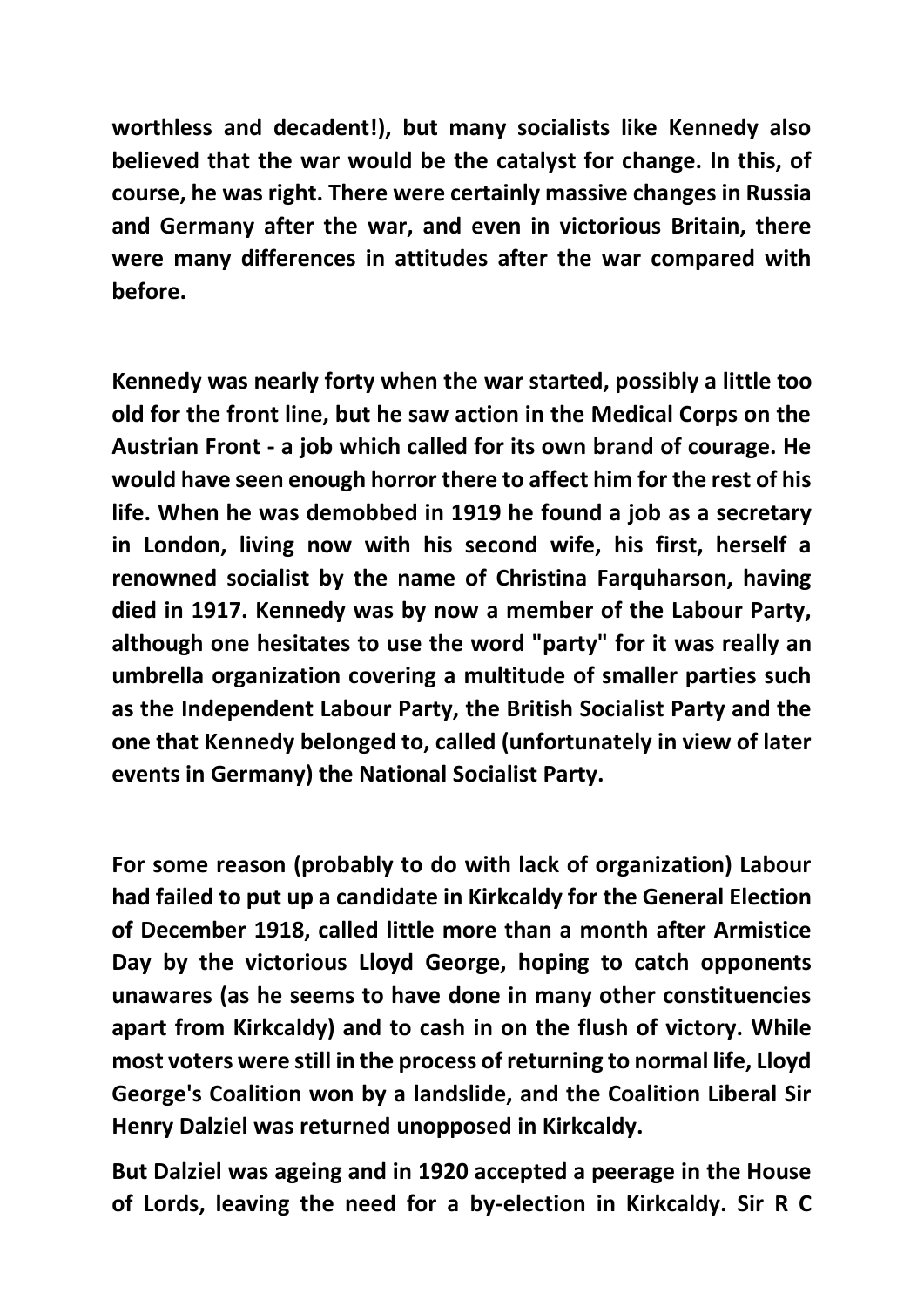**Lockhart, whose family owned Bennochy Works, accepted the nomination as a Coalition Liberal, and Kennedy was invited to take the Labour ticket for what would prove to be a momentous byelection on March 4 1921.**



**Things had changed since the last Parliamentary election in Kirkcaldy, held now over eleven years ago in January 1910. That was obvious, of course, in the massive revolutions that had happened in the world, notably in Russia and Germany, - the Czar was dead, and the Kaiser an impotent and much reviled exile in Holland. There was also the permanent and poignant reminder of the men who were no longer around, but there were also some more positive things that were happening in Britain itself and in Kirkcaldy in particular. In the first place, it would be the first election in Kirkcaldy in which women would be allowed to vote - not all women, only those over 30 who had certain property qualifications. This was believed to help the Coalition party, but what would certainly help Kennedy was the inclusion of Buckhaven and Methil in the constituency known as "Kirkcaldy Burghs".**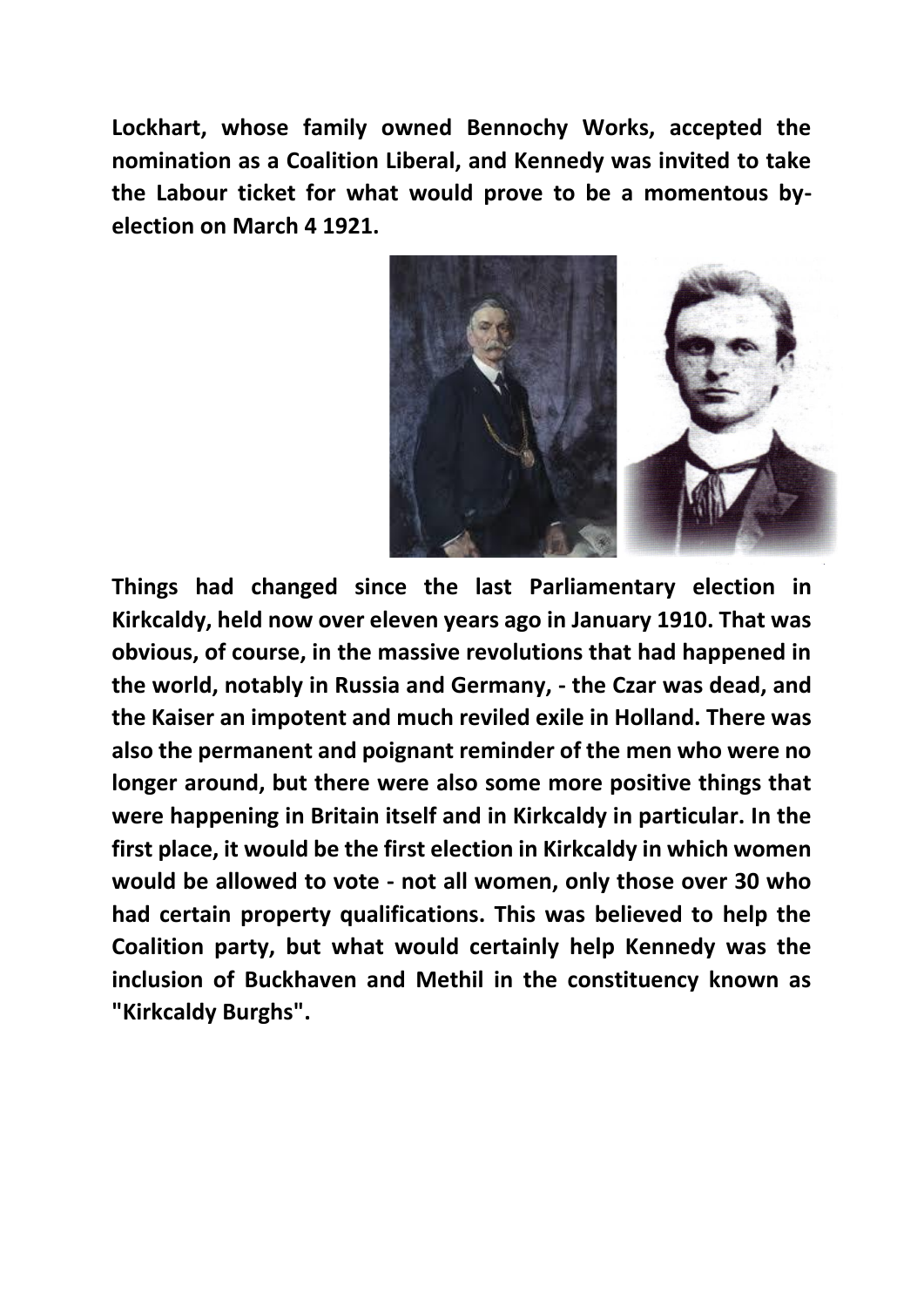**Nationally, things were slowly beginning to turn against Lloyd George. He had of course, deservedly, basked in the glory of victory and being the most powerful man on earth, did little to discourage people from describing him as the "man who won the war", but he was conspicuously failing to deliver on his promise of creating " a land fit for heroes to live in". Unemployment was high, labour problems were rife particularly in the heavy industries of coal** 



**and rail, and poverty was all too obvious, particularly among families who had lost their breadwinner. Housing, health and education were all in a shocking state for the most powerful nation in the world, and those who had fought in the war were beginning to cast doubt on the moral excellence of the British Empire, particularly when they saw what was happening in Ireland where the legitimate struggle of the Irish people was being crushed so brutally by the ex-convicts and murderous ex-servicemen called the Black and Tans. Glasgow had flirted with revolution in the George Square riots of late January 1919, and troops had had to be deployed, although not those from the Maryhill Barracks whose loyalty to the crown was far from certain.**



**There was a certain disillusionment in Liberal circles in Kirkcaldy, not so much with Dalziel as with Lloyd George who was being seen more and more as a Tory rather than a Liberal. It was no secret that the survival of the Coalition depended to a large extent on the Conservatives, and it was feared that Lloyd George had to keep them happy by implementing a few Tory policies. With the rise of the Labour Party, there was a real chance that** 

**the Liberals might be squeezed. One prominent member of the**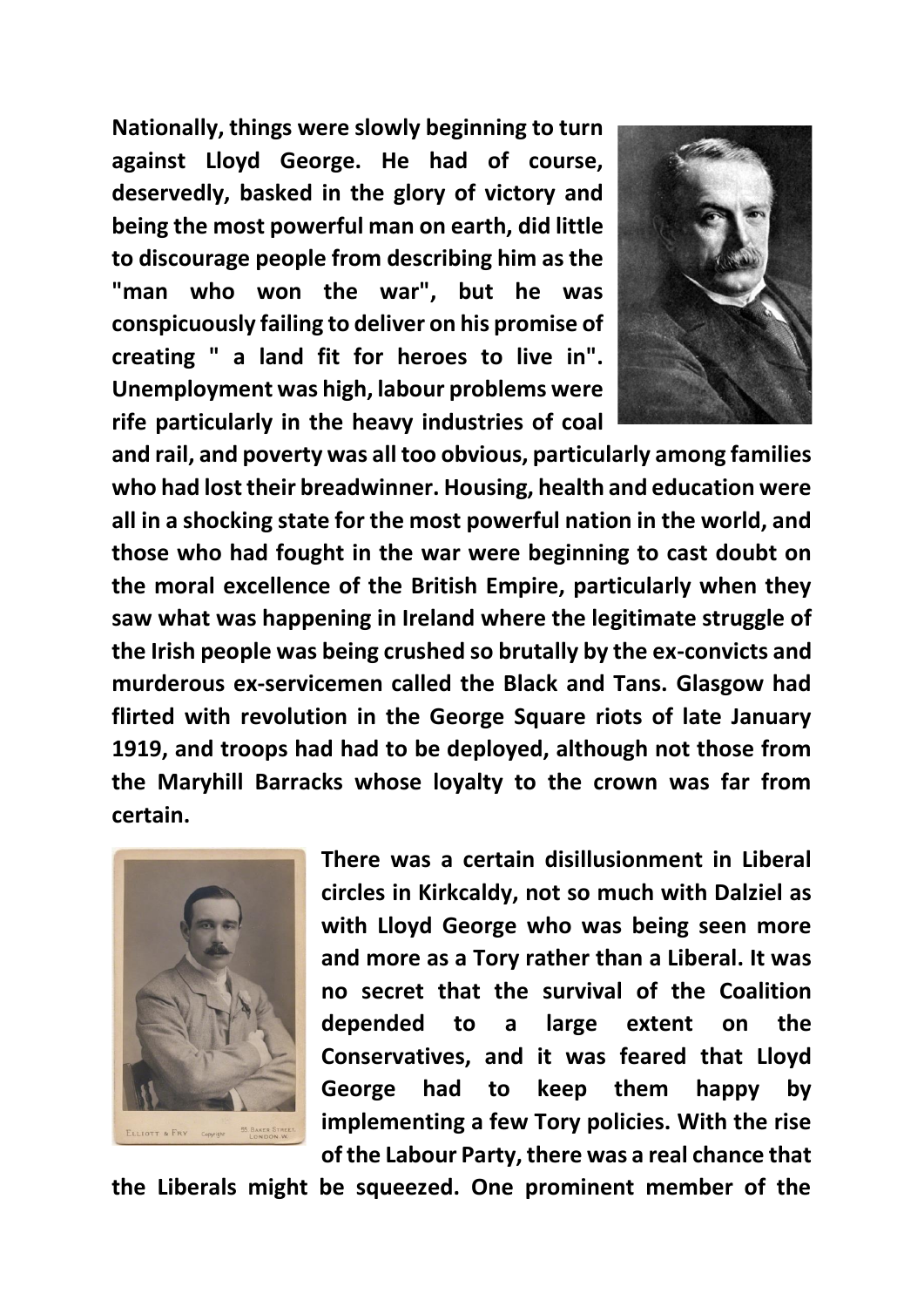**Liberal Party went so far as to say that "It (the Liberal Party) was not so much in abeyance, it was extinct". Local Liberals were beginning to suffer from an identity crisis. Did they go for Lockhart and Lloyd George, the nominal Liberals, or did they go for the party of the future, the one that they had more and more in common with - the Labour Party?**

**The Fife Free Press was one of those institutions which suffered this crisis of confidence. It had been, of course, clearly and volubly Liberal**

**Kennedy fought a good campaign, aiming to win the hearts of lady voters by producing his baby son at his election meetings in the Adam Smith Halls, Pathhead Halls and the Olympia Skating Rink on the High Street. He was charming, never descended to mud slinging or vitriol and was always chivalrous to his opponent Robert Lockhart, who in turn (in an astonishing piece of candour by no means common in political circles) was heard to say that it would not be the world's greatest disaster if Kennedy won.**

**But there was one aspect of Kennedy's campaign which caused apprehension. His supporters, raucous and enthusiastic, had been known to walk along the High Street singing songs like "The Red Flag" with all its references to "martyred dead" "gallows grim" and** 

**"dungeons dark". Worse still was the strident "Internationale" with its calls to "comrades of oppression" to await "the lava flame of liberation". This sounded like** 



**revolutionary stuff, and in the same way that French Revolution dominated British thought for over a century after its happening, the**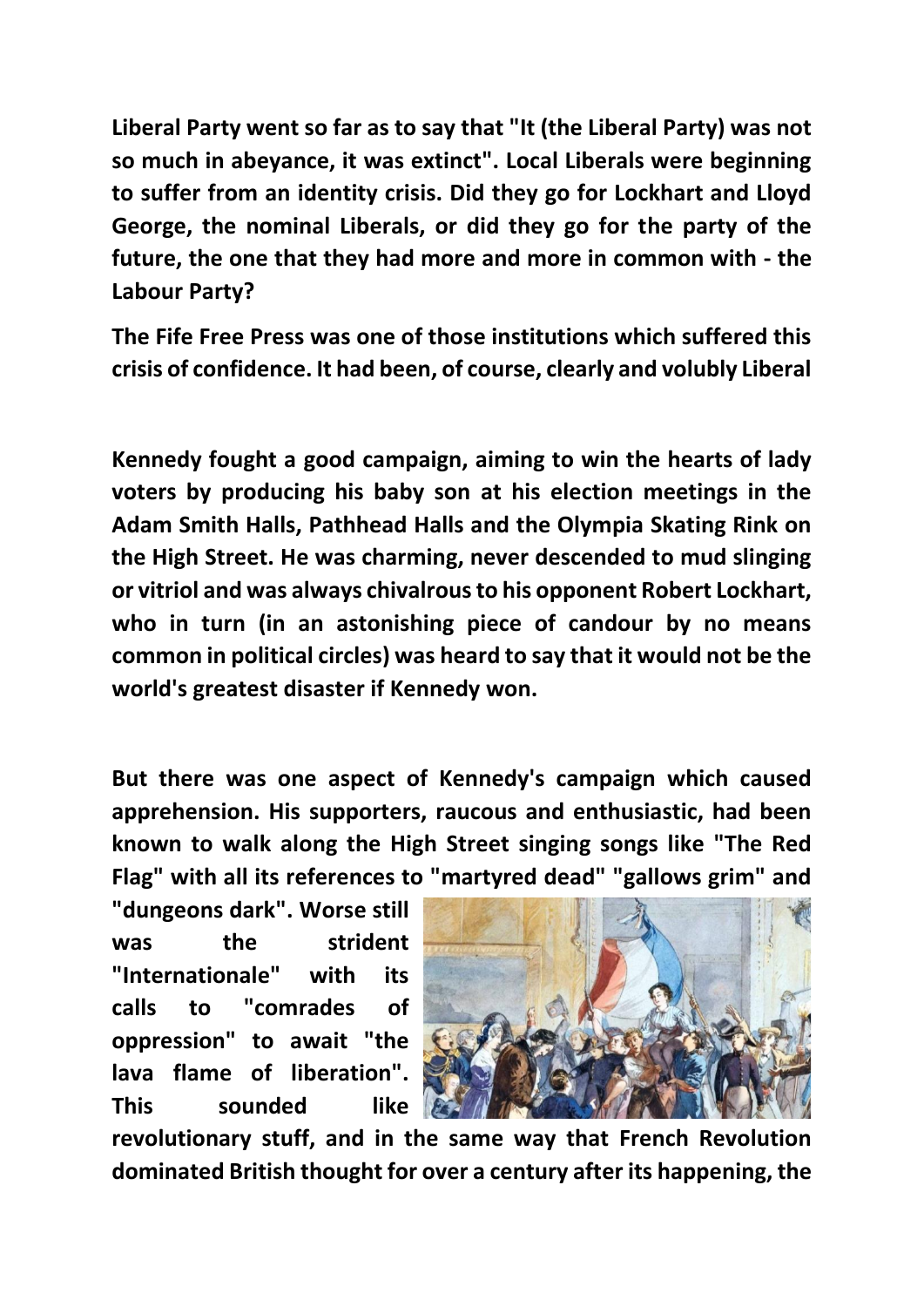

**Russian Revolution, particularly the callous murder of the Tsar and his children in 1918, was known to put the wind up the British establishment - and indeed many people in Kirkcaldy.**

**There was of course fierce hatred of the local family dynasties who ran local industries. Although war casualties were spread throughout all social classes (Lockhart had had a son who was killed in 1916), the Nairns and indeed the Lockharts came in for criticism for their perceived war profiteering and hoarding of wealth while** 



**their workers existed on a pittance. But the real venom was reserved for the Wemyss family whose Wemyss Coal Company ran coal mining in most of East Fife. There was of course, as we have said, a background in industrial unrest, something that would get a lot worse in 1926.**

**Kennedy's supporters were also guilty of one occasion disrupting Lockhart's meetings. Some of this was old-fashioned heckling, but there were other occasions when Lockhart was shouted down and had to await the none-too-gentle removal of the miscreants by stewards. Kennedy indeed had to appeal to some of his own followers to temper their zeal, stressing that Lockhart had a right to be heard.**

**Kennedy often held open air meetings, lit by torchlight, at the Port Brae end of the High Street, and although they were noisy and accused of "rabble-rousing" by The Fife Free Press who now made not the slightest attempt to hide its loyalties, frequently accusing the "Laborists" (sic) as being wild, uncivilised and "belonging to Russia". Yet, Kennedy himself was a gentle, dignified man, giving the lie to**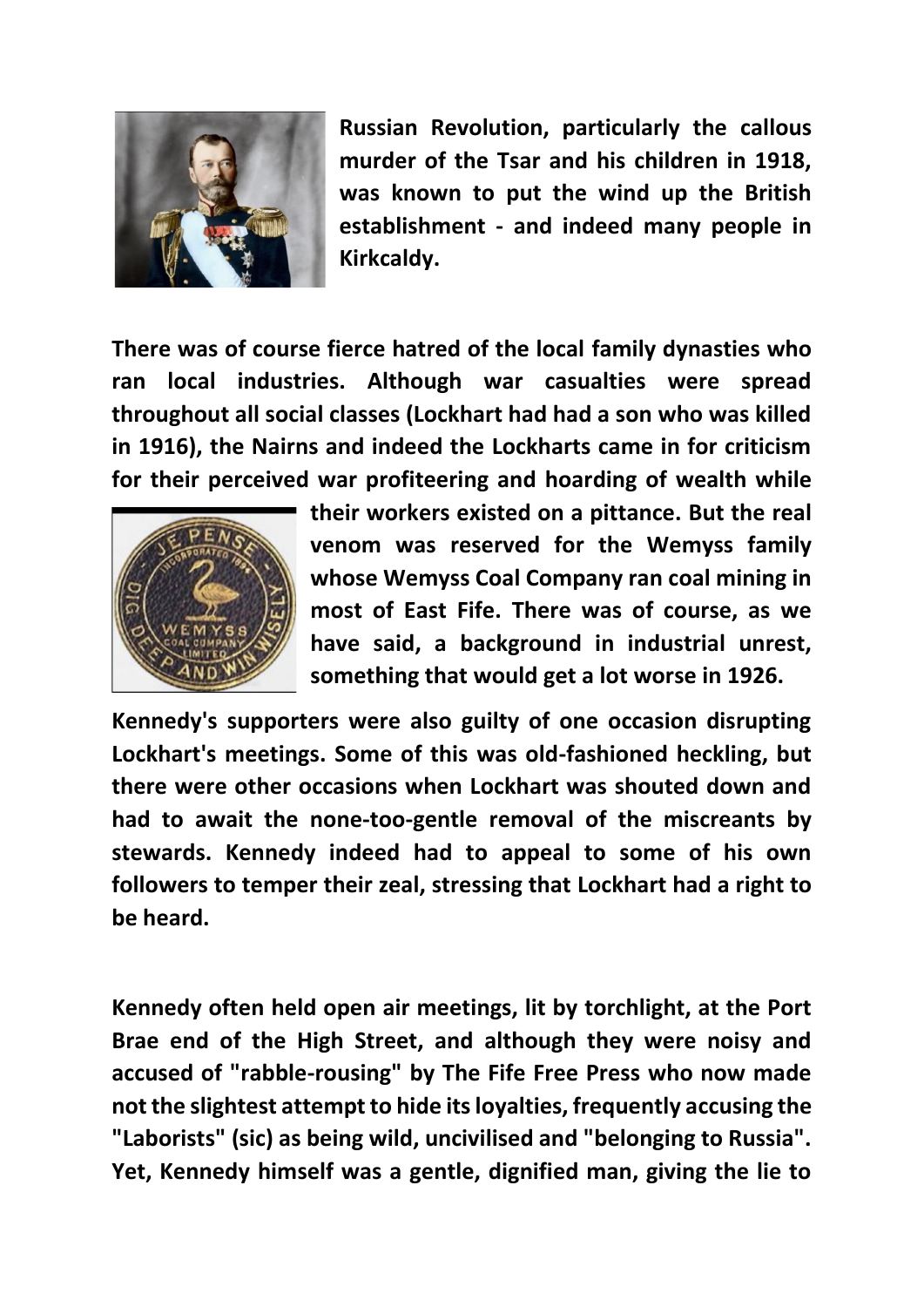**any attempt to blacken his name, and being patient to delineate clearly the differences between Labour and Communist.**



word "socialist" **word "socialist" to both of them.** 

**Kennedy was at pains to stress that he was a believer in the "democratic gradualism" method of redistributing wealth, not the violent, revolutionary methods that had prevailed in Russia and which seemed very much to be replacing one dictatorship with another. Indeed, one of his arguments was that if British society did not make some improvement in people's living conditions, there might indeed by a revolution and indeed the Labour Party was the most reliable way to stop such things from happening.**

**Kennedy campaigned on housing by repeating the (in 1921) novel Labour creed of houses being owned by the Town Council rather than private landlords, he wanted improvements in health and education, the ending of the war in Ireland and a massive investment in giving people jobs. Lockhart on the other hand stressed that things were not too bad, and that, given time and peaceful government, Lloyd George would eventually solve the postwar problems of recession and slump in trade. He was careful not to commit himself too freely to either side in the free trade/protectionism row that had caused such schisms in the Liberal Party and would continue to do so for some time yet. It would be an issue that particularly bedevilled the Coalition with its large Tory component. He said that the**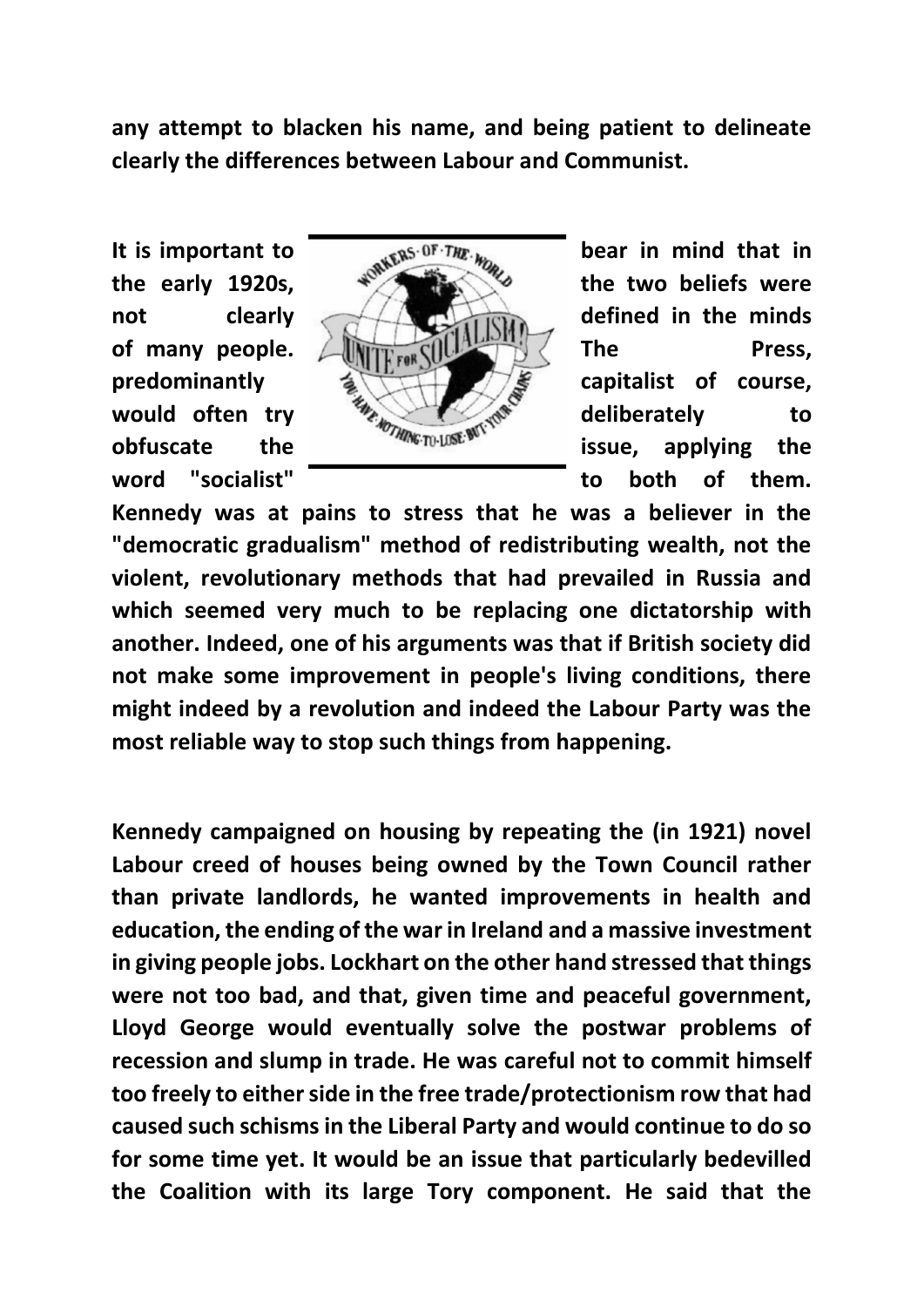**Coalition were a winning team, and that he was proud to be a part of it.**

**By-elections are of course unusual occurrences. Kirkcaldy enjoyed a tremendous amount of national attention with frequent references to the "lang toun" in newspapers like The Scotsman, The Glasgow Herald, The Courier The Advertiser and even the London-based The Times and The Telegraph, almost all of which, however disillusioned they may have been with Lloyd George and his Coalition, advised the Kirkcaldy voters to keep the Labour candidate "at arm's length", and in one case to give him "a bloody nose, making his face as red as his colours".**

**It is hard for us to imagine Kirkcaldy some ninety years ago in these uncertain and turbulent times with the role of women changing, the** 



**working classes who had climbed up over the trenches at the Somme in 1916 when someone blew a whistle now clearly telling their masters that they were not going to do this any more, the omnipotent rule of the Church badly shaken by God's inability to bring back the** 

**dead - and above all, the clear and obvious signs that whatever they said about 1918, the fruits of victory had not yet arrived, nor were they likely to.**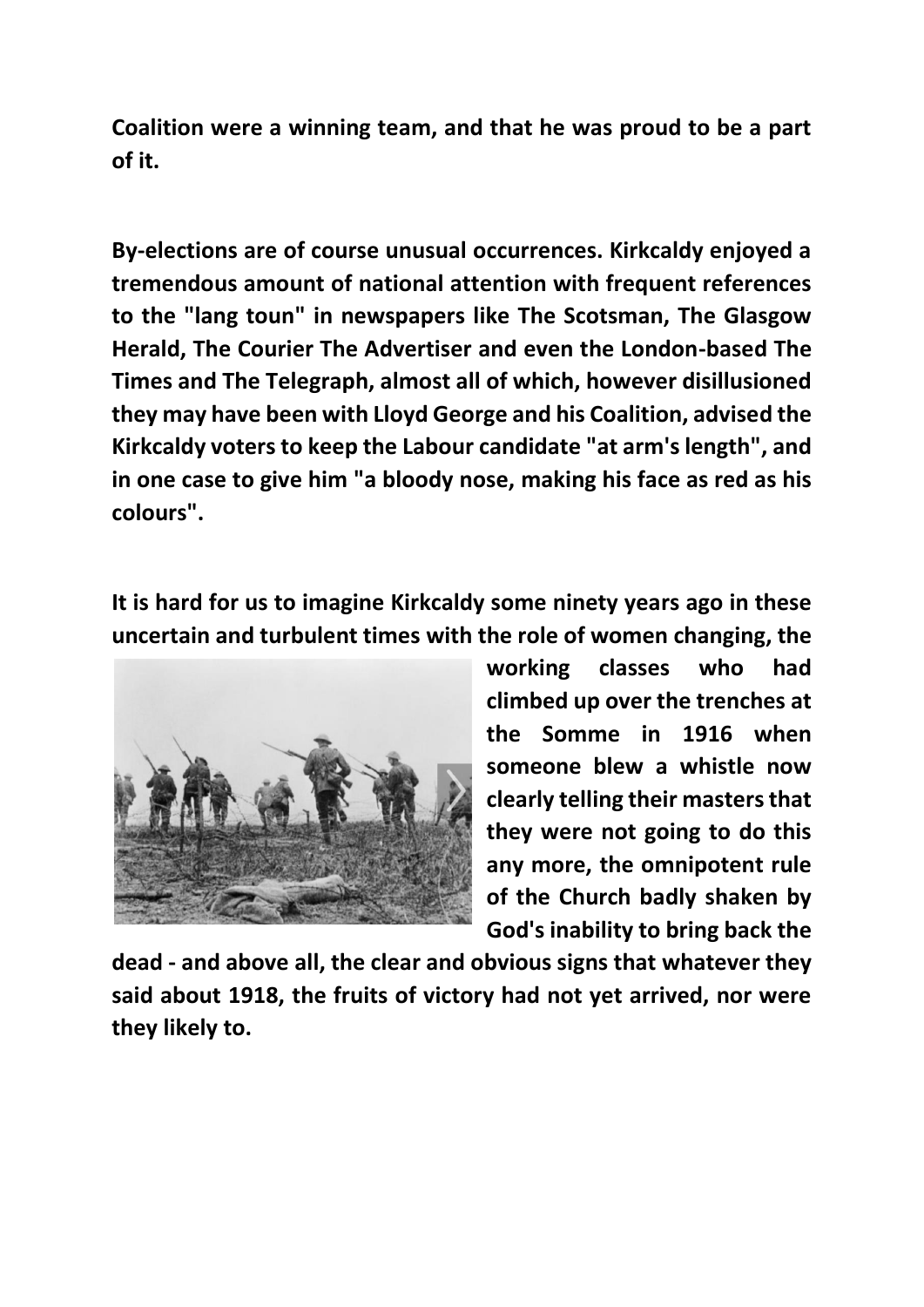| 1921 | MARCH<br>1921 |  |  |                                                                                                                                                                                                                              |  |  |
|------|---------------|--|--|------------------------------------------------------------------------------------------------------------------------------------------------------------------------------------------------------------------------------|--|--|
|      |               |  |  | SUN   MON.   TUE.   WED.   THU.   FRI.   SAT.                                                                                                                                                                                |  |  |
|      |               |  |  | $\frac{1.5 \times 10}{2.8 \times 11}$ $\frac{1 \times 10 \times 11}{1 \times 10 \times 11}$ 1 2 3 4 5<br>6 7 8 9 10 11 12<br>13 14 15 16 17 18 19<br>20 21 22 23 24 25 26<br>$27$ 28 29 30 31 $\frac{1}{20}$ $\frac{30}{20}$ |  |  |

**Polling Day March 4 (a Friday, unlike nowadays when Thursday is almost always the day) was, in contrast to the rest of the campaign, a wet miserable day and** 

**this may well have affected turnout. During the day, the red and yellow colours of the Coalition Liberals prevailed on cars, but in the evening after the factories finished for the day and the miners came off their shift, more and more of the pure red of Kennedy was seen. Both sets of supporters picketed the polling stations, where many people, including children who had been given a day off because their schools were being used as polling stations, were enjoying the novel experience of a vote in a General Election. No woman had ever voted before in Kirkcaldy and men would have to be in their early thirties to have had the opportunity of exercising their franchise in 1910.**

**The normal polling stations were used at Pathhead, Dysart, Links and other places and each station would be manned by someone who would explain very kindly to those who had never voted before what exactly to do. Kennedy and Lockhart were both in evidence at the various stations throughout the day, along with their supporters and Kennedy's slogan of "March forth on March fourth" very much in evidence.**

**Counting began at 9.00 am on the morning of Saturday March 5. Motorised vans and horse drawn carriages (with police escort in both cases) had been arriving with ballot boxes since the previous night at the Town House in the High Street (where Marks and Spencer is now), and a large crowd assembled in the rain that morning awaiting the result with the ubiquitous red flags prevalent. Such was the size of the crowd that it became dangerous, but the**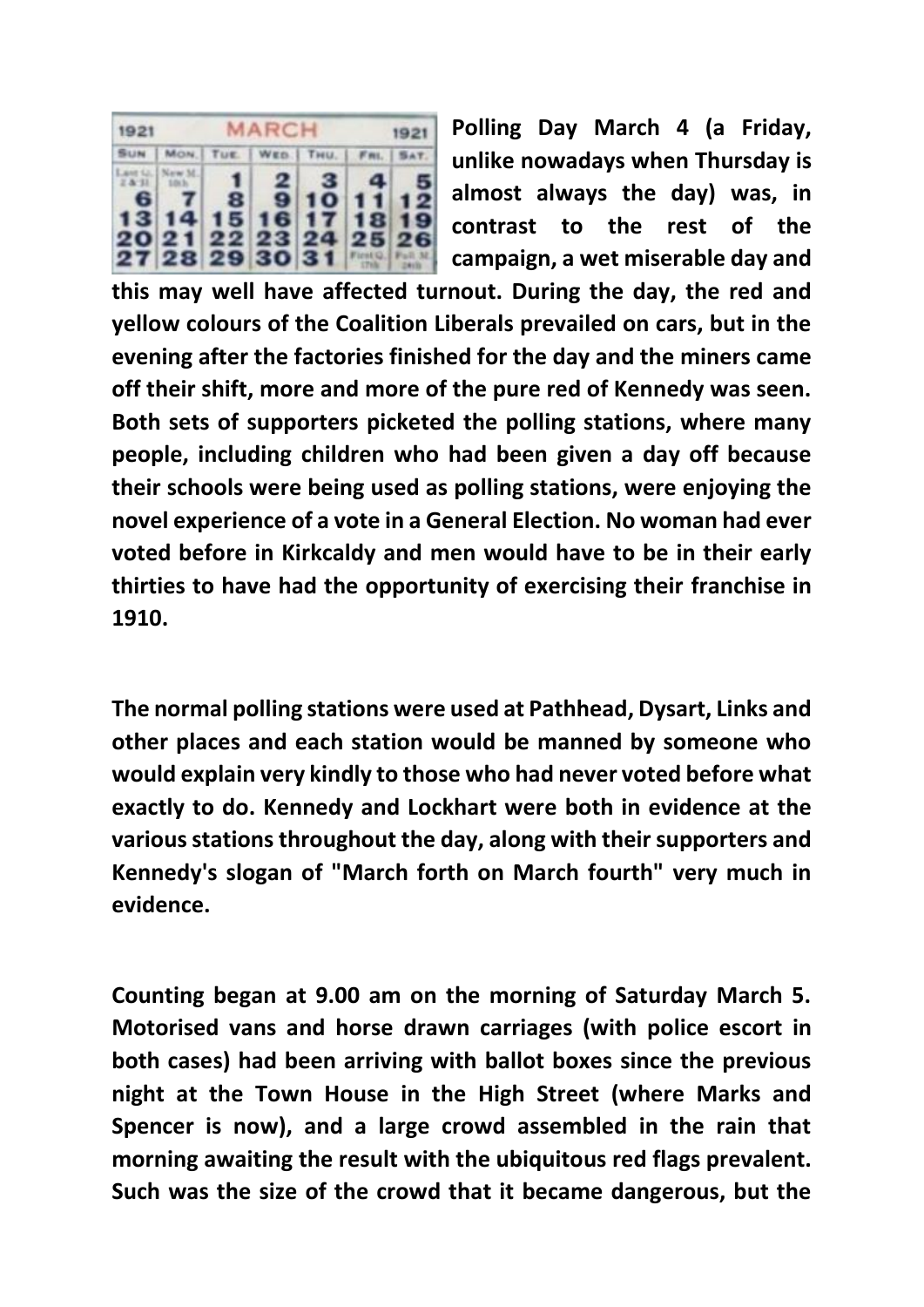**pressure eased soon after lunch time when many of the men, weary of the wait, betook themselves off to see Raith Rovers with their mighty halfback line of Raeburn, Morris and Collier and the goalscoring skills of John "Tokey" Duncan, play Clydebank.**

**Soon after the departure of the football fans (politics was important to many people, but still only second place to football!) a man appeared outside**

**to announce that there had been a delay because the count was close but that the result was:**

**T Kennedy Labour 11,674 Sir RC Lockhart Coalition Liberal 10,199.**





**cheers and singing of his own followers, some of whom doubtless believing that deliverance was now at hand from the vile tyranny of the linoleum manufacturers and the mine owners.**

**The news was greeted with wild exultant cheering, and Lockhart, ever a gentleman, shook hands with Kennedy and wished him a safe trip to Westminster. Kennedy, too exhausted to say much, thanked everyone, being frequently drowned out by the** 

THE LESSON OF THE ELECTION,<br>
From "Edinburgh Evening News."<br>
The lesson of Kirkcaldy Burghs is very im-<br>
portant. Propaganda must be met by counter-<br>
propaganda, systematically carried out, Poli-<br>
propaganda, systematicall THE LESSON OF THE ELECTION.